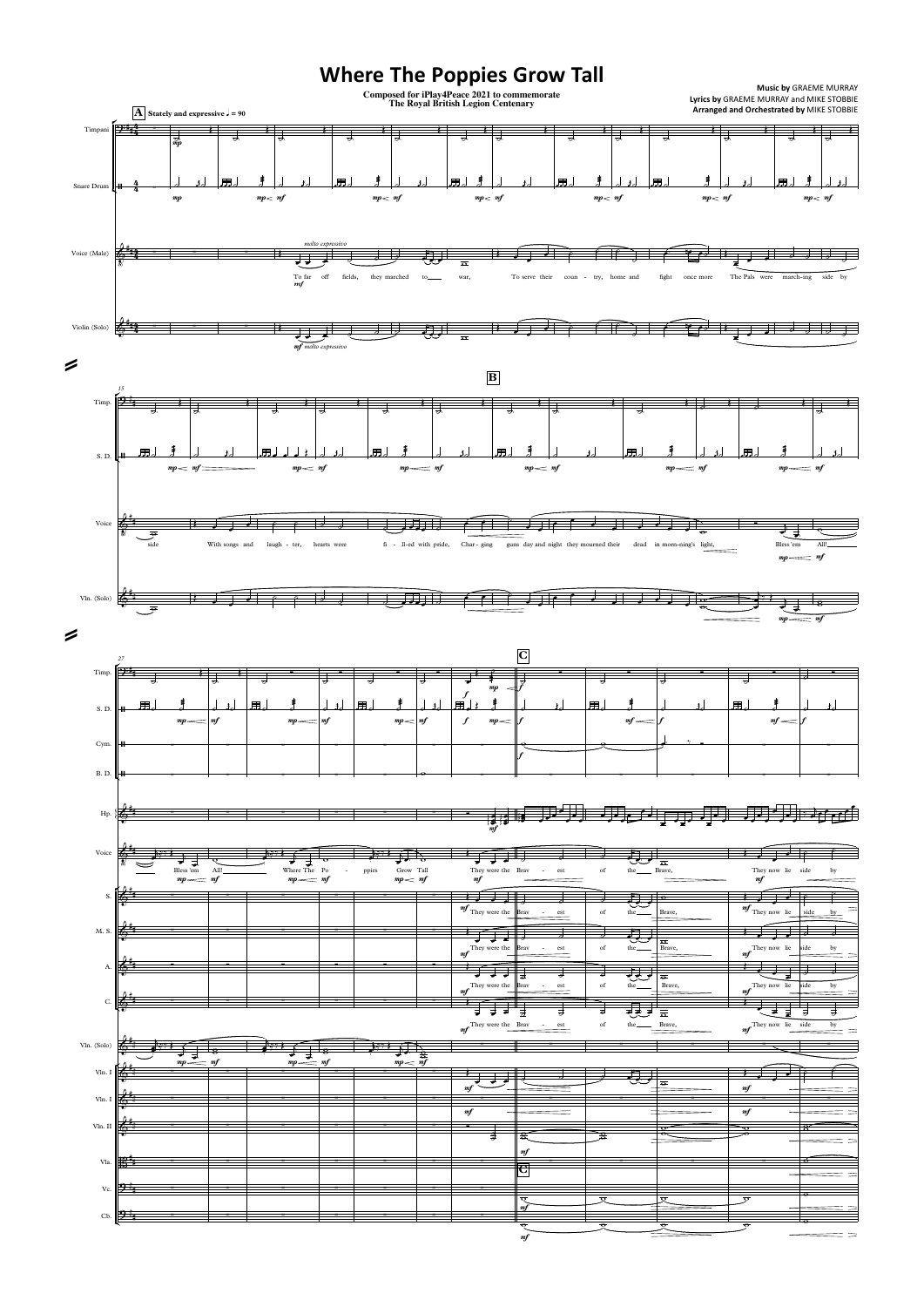



2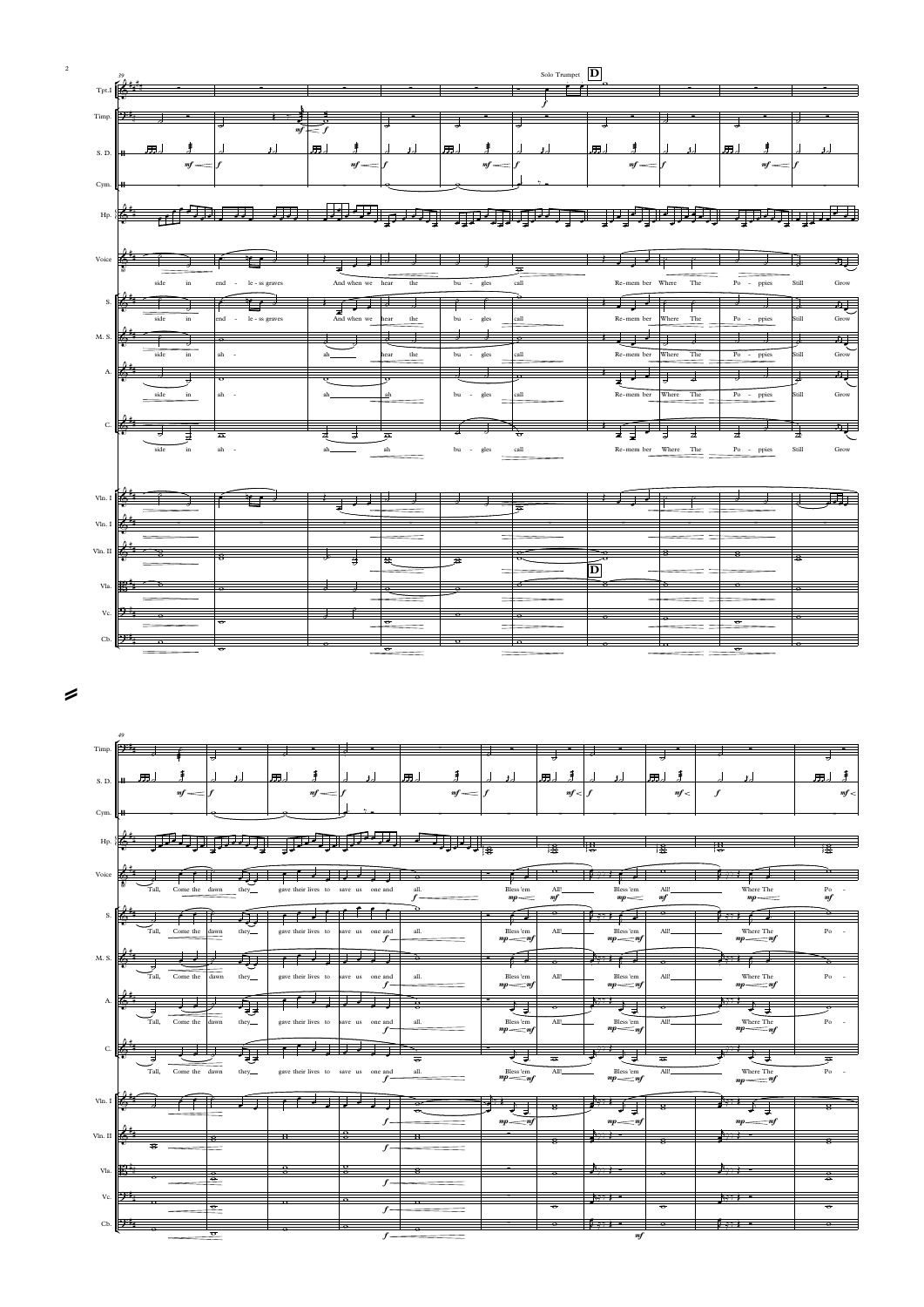



 $\mathcal{L}$  and the set of  $\mathcal{L}$ 

 $\mathcal{L}$  and the set of  $\mathcal{L}$ 

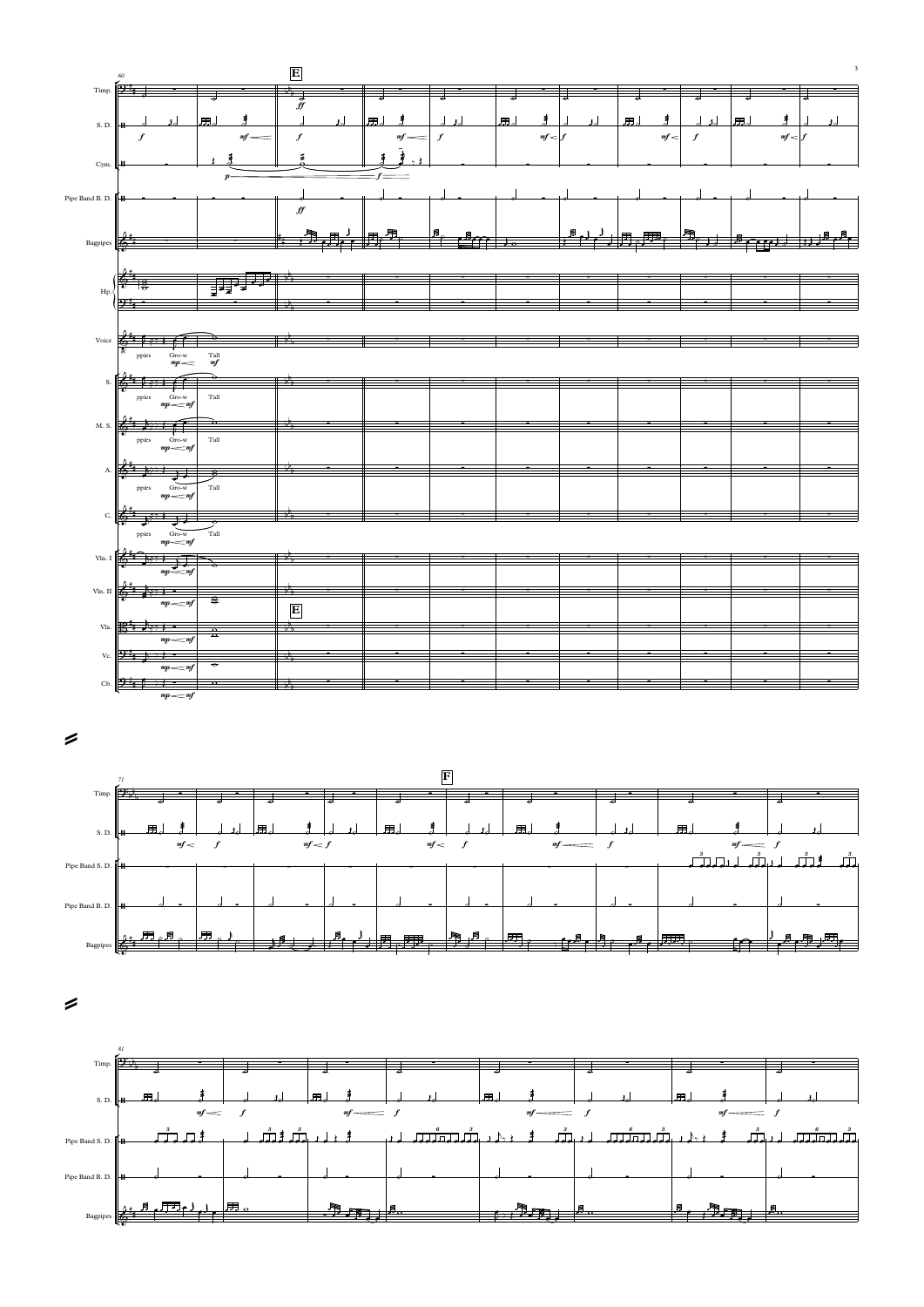

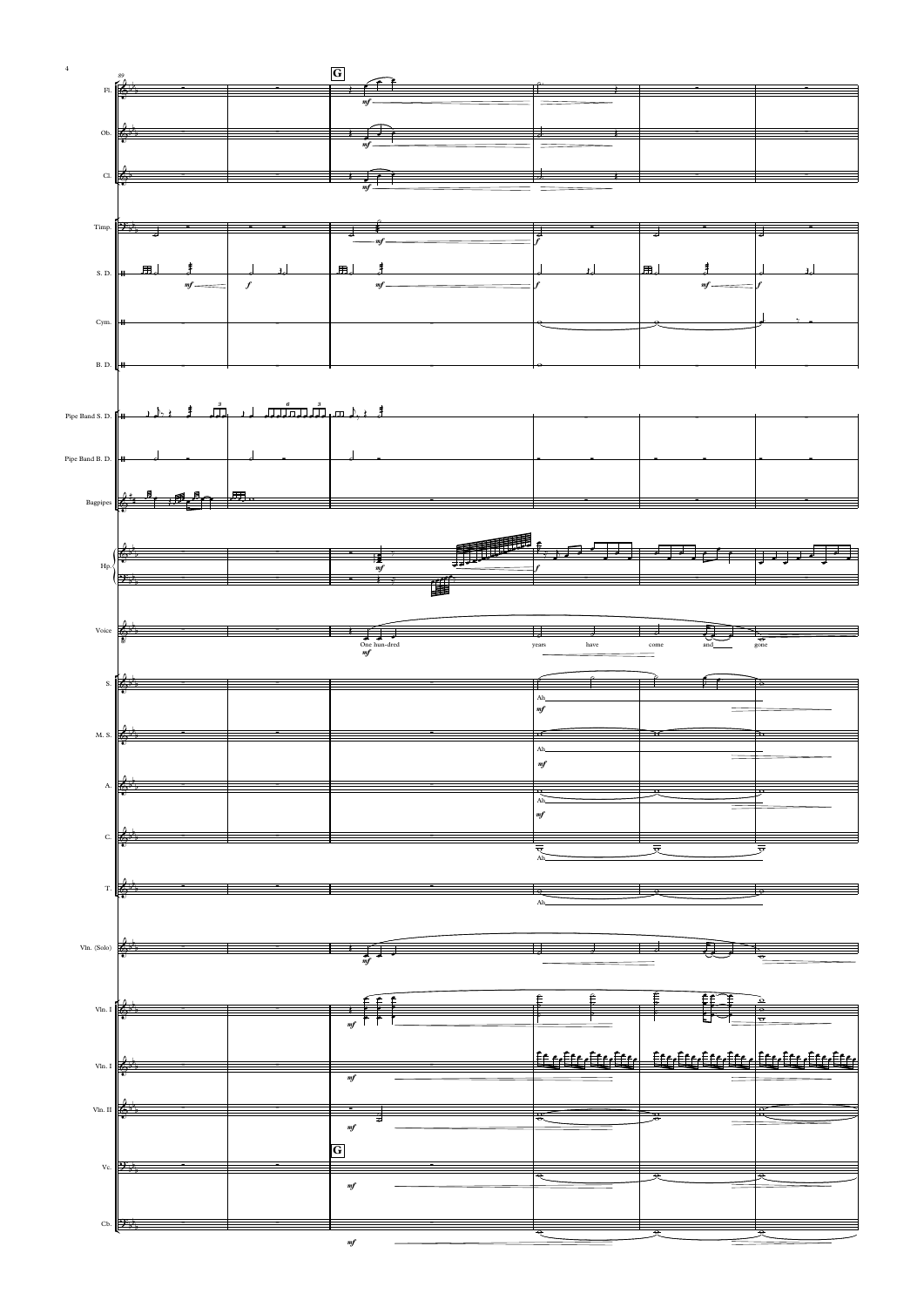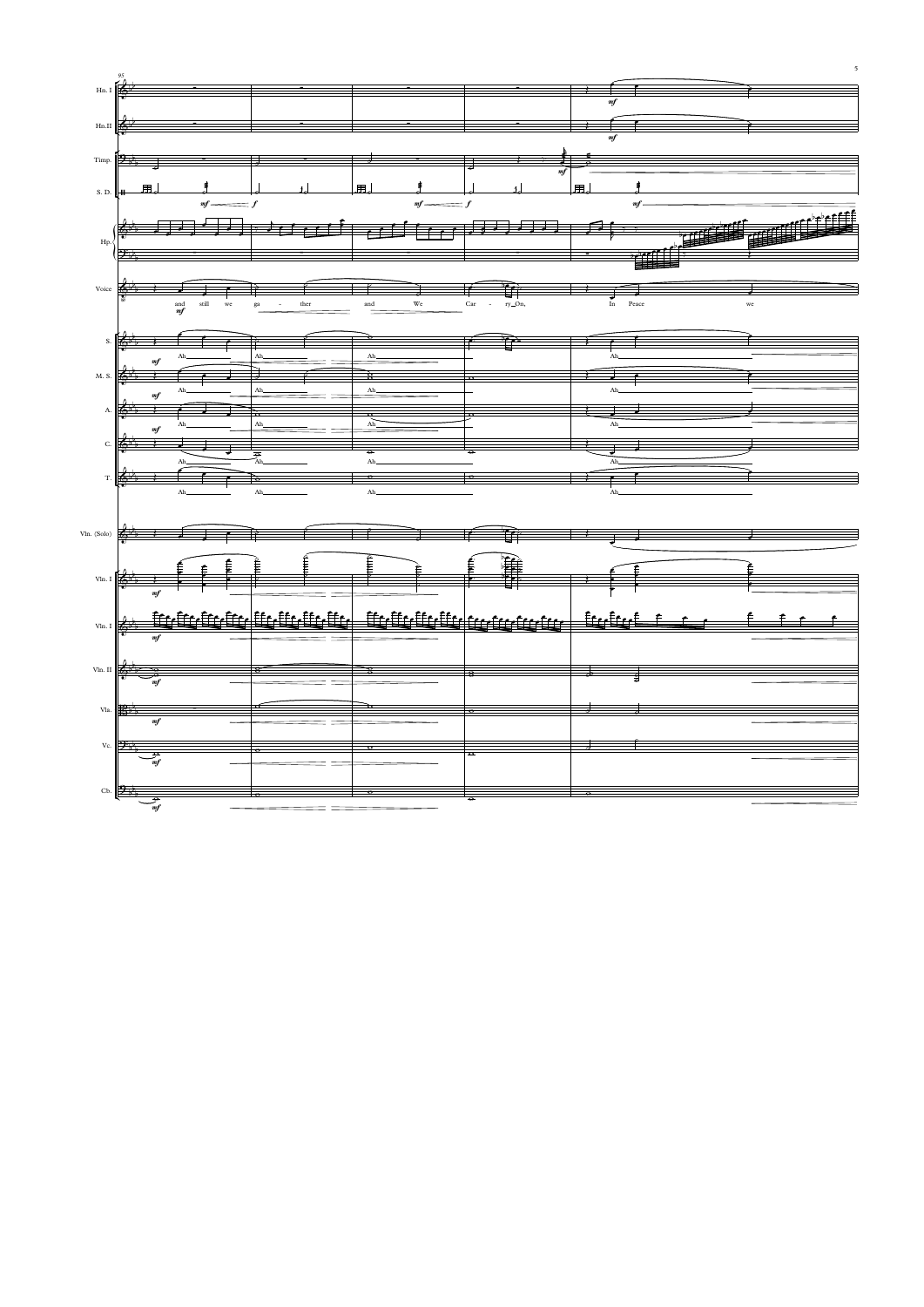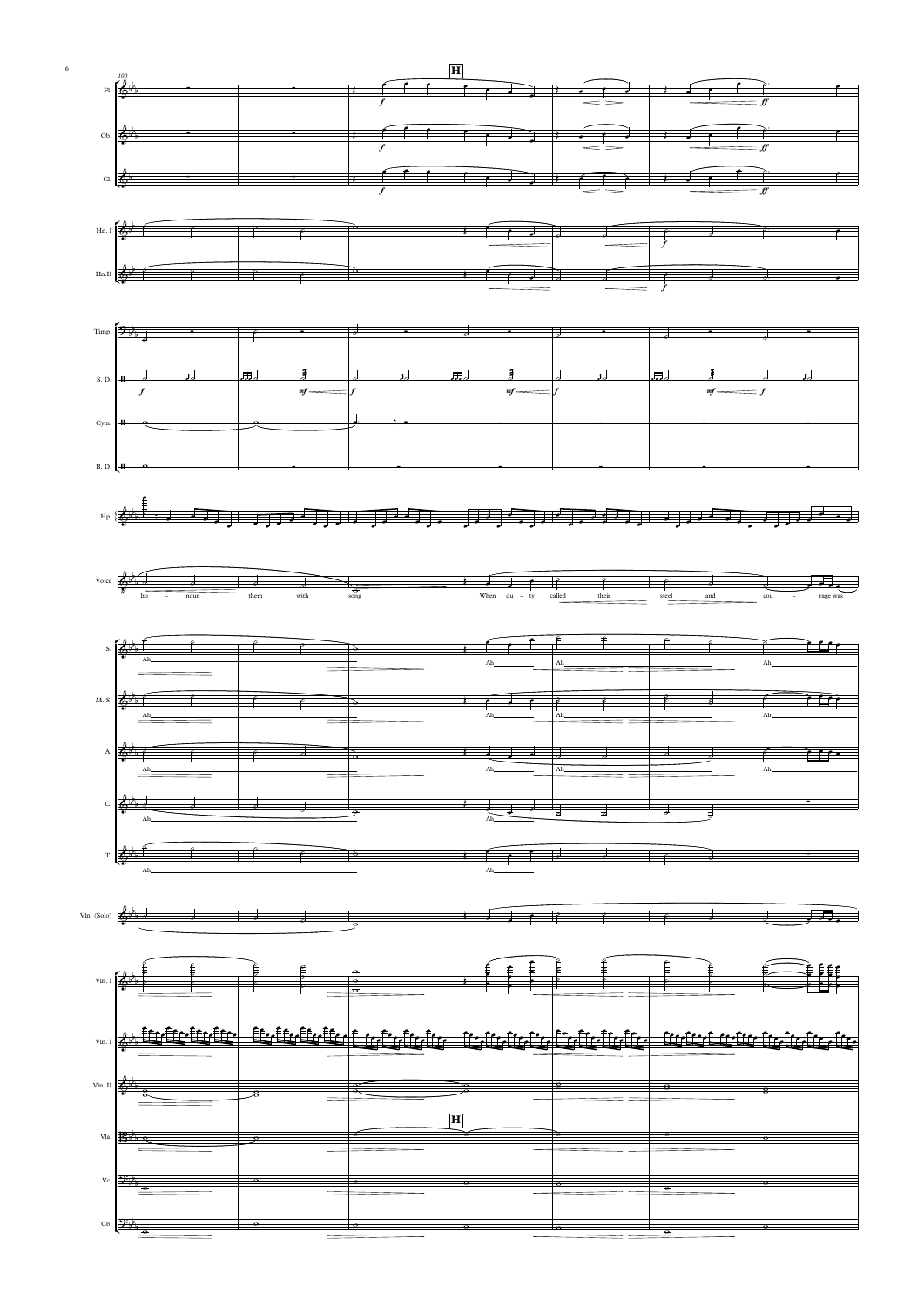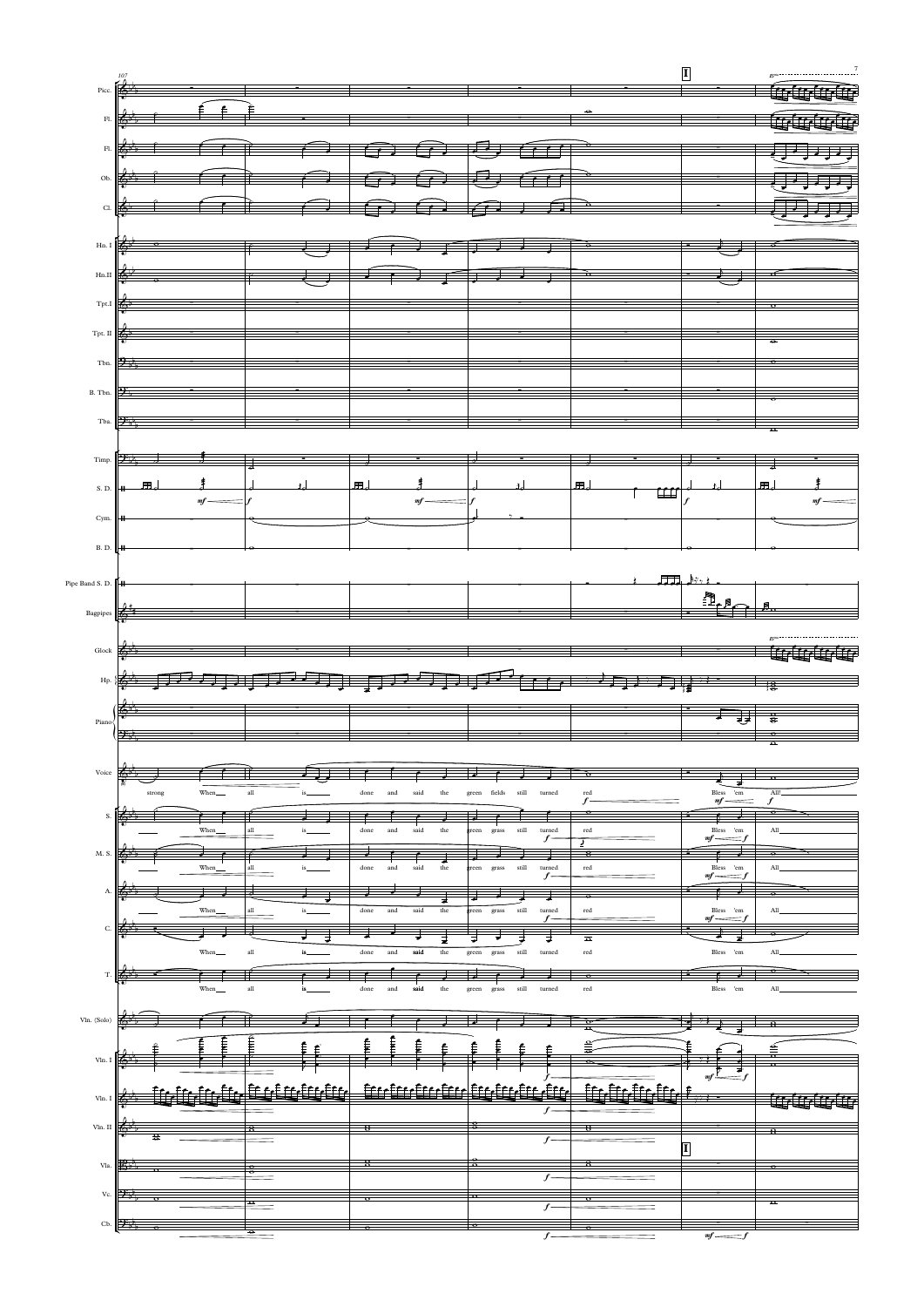

 $f\hspace{-0.8mm}f$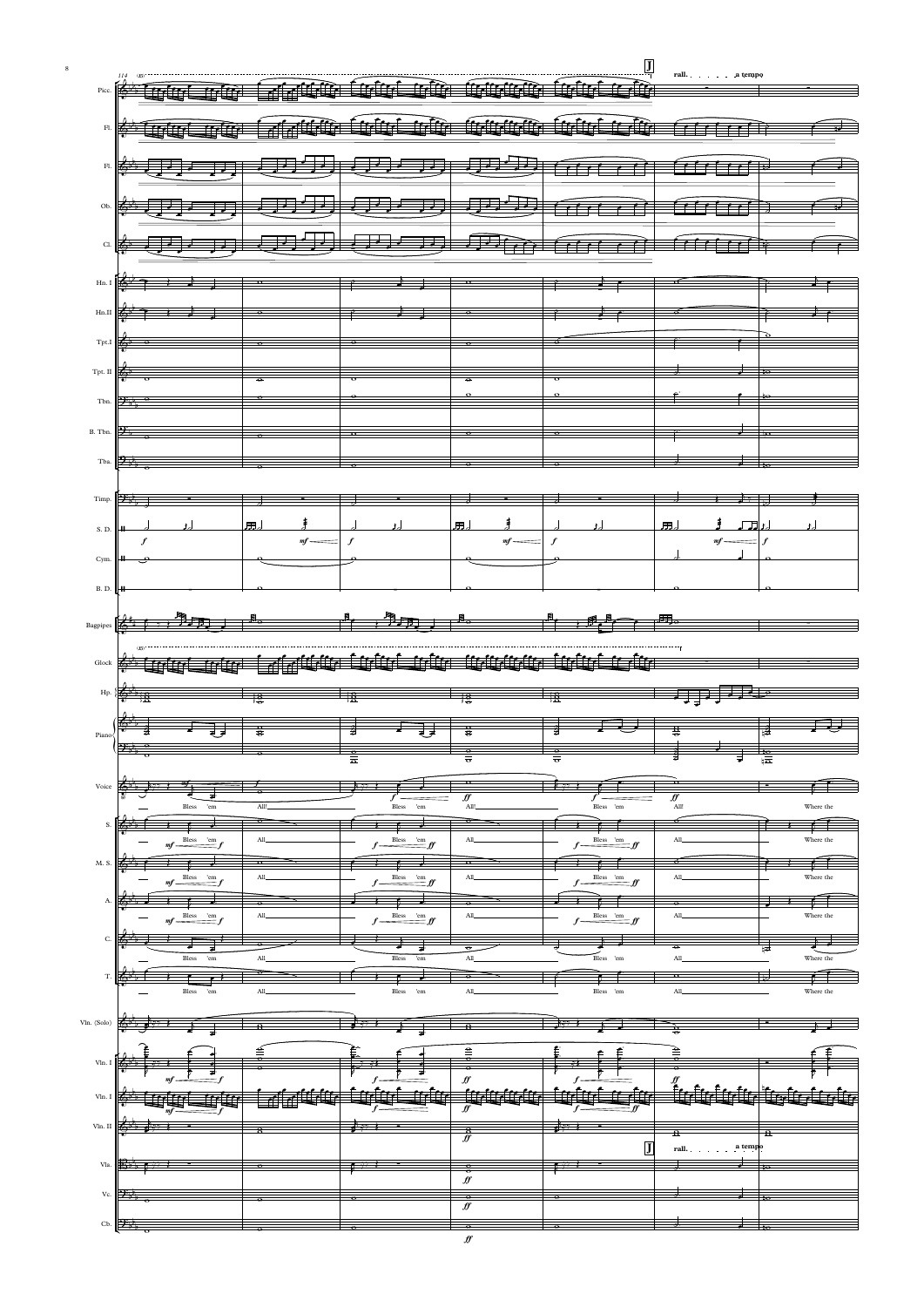



 $\overline{f}$